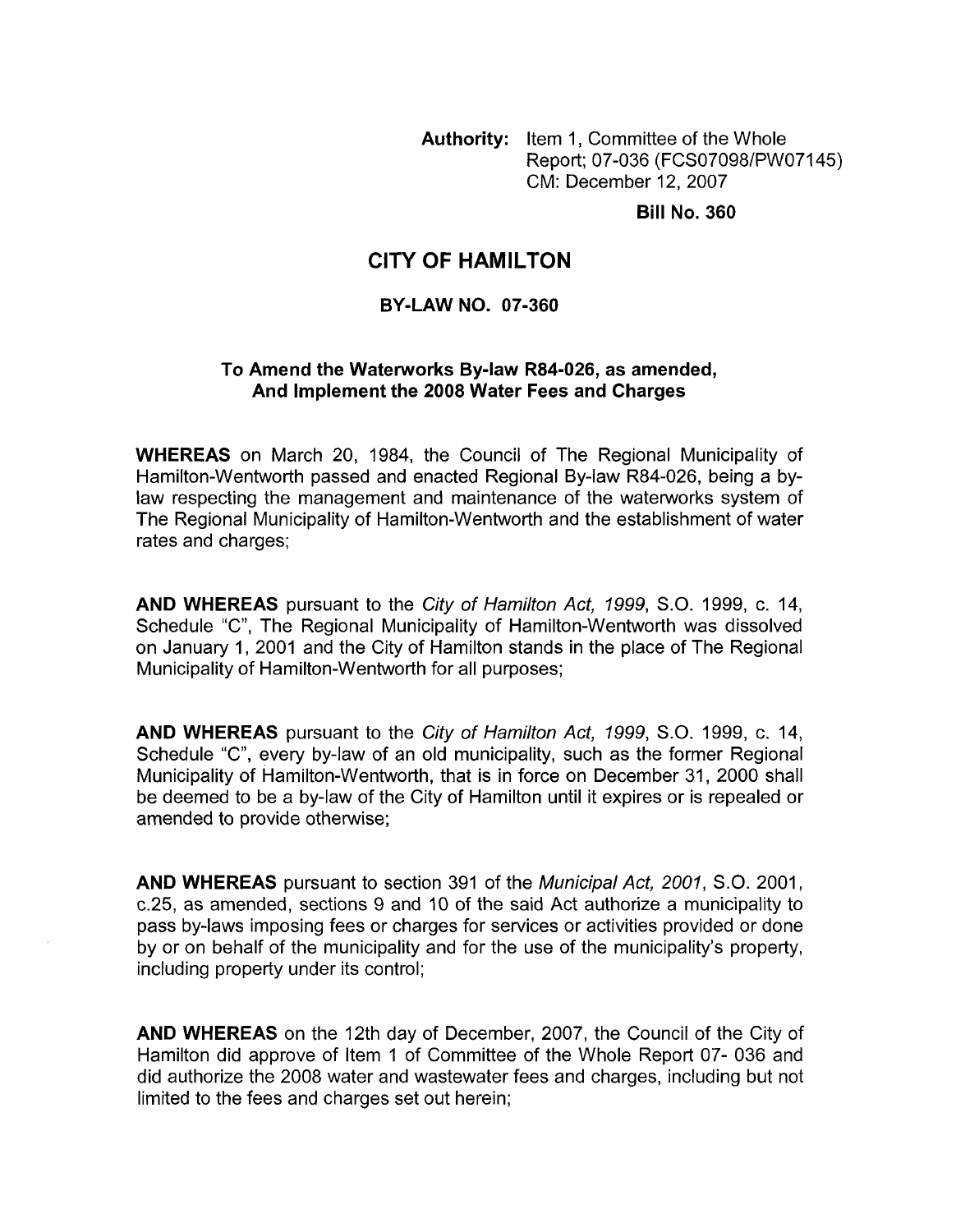**AND WHEREAS** notice of the 2008 fees and charges set out herein has been given in a form and in the manner and at the times that the Council considers adequate to give reasonable notice.

**NOW THEREFORE** the Council of the City of Hamilton enacts as follows:

- 1. Schedule "A" to By-law No. R84-026, as amended, is repealed and Schedule **"A"** attached to this by-law is substituted therefor.
- 2. Schedule "C" to By-law No. R84-026, as amended, is repealed and Schedule "C" attached to this by-law is substituted therefor.
- 3. Schedule "E" to By-law No. R84-026, as amended, is repealed and Schedule "E" attached to this by-law is substituted therefor.
- 4. Schedule "G" to By-law No. R84-026, as amended, is repealed and Schedule "G" attached to this by-law is substituted therefor.
- 5. This by-law shall come into force as of the  $1<sup>st</sup>$  day of January, 2008.
- 6. In all other respects, the contents of By-law R84-026, as amended, are hereby confirmed as unchanged.

**PASSED AND ENACTED** this 12th day of December, 2007.

ungl

Fred Eisenberger Mayor

evin C. Christenson City Clerk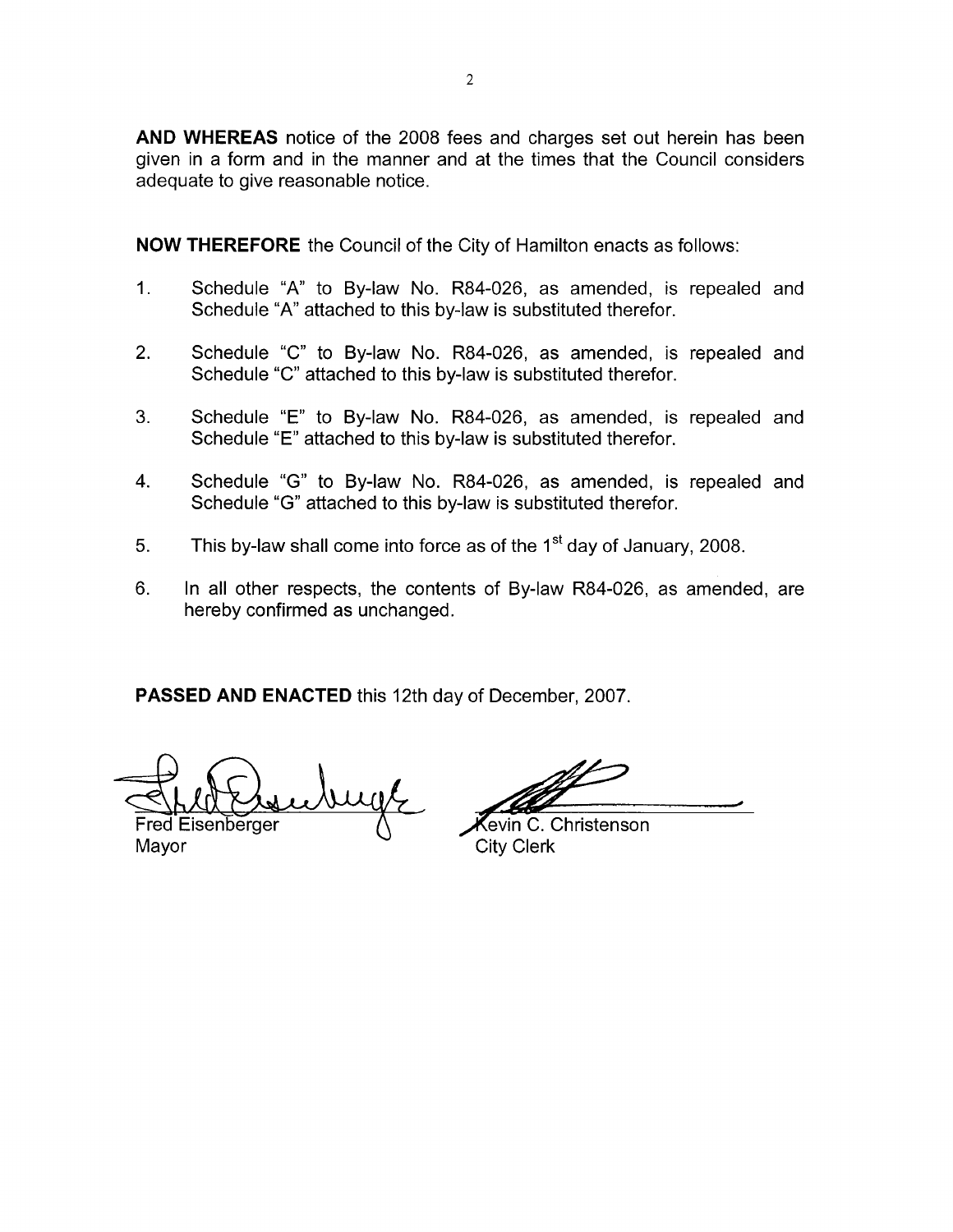#### **SCHEDULE "A"**

## NON-METERED WATER **RATES**  EFFECTIVE JANUARY 1, 2008

Water: City of Hamilton

 $\hat{\boldsymbol{\beta}}$ 

\$362.79 per annum

Note: Sanitary Surcharge is 100% of non-metered water rate for a combined total non-metered annual water and wastewater rate of \$725.57 per annum.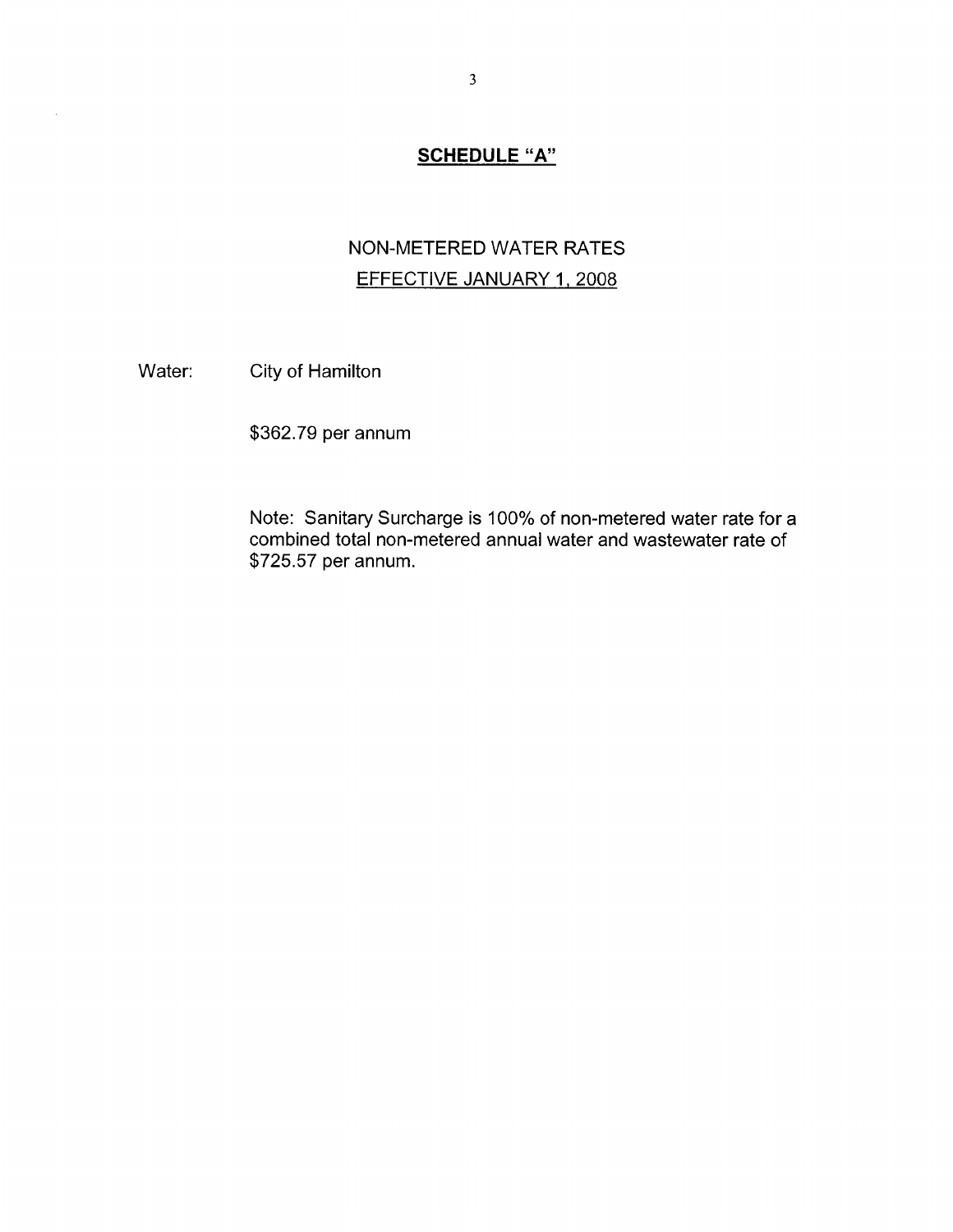## **SCHEDULE "C"**

## MISCELLANEOUS RATES FOR WATER EFFECTIVE JANUARY 1,2008

(Referred to in Section 12(6), (7) and (8))

## 1. Travelling Shows and Other Temporaw Occasions

The deposit required from travelling shows or applicants for other temporary occasions is Five Thousand, Two Hundred and Fifty Dollars (\$5,355.00), and consists of:

- (a) Two Hundred and Fifty Dollars (\$255.00) as a usage deposit (to be applied to the cost of temporary connection/disconnection, the per diem rental cost for the hydrant adapter and the amount due for water used); and
- (b) Five Thousand, One Hundred Dollars (\$5,100.00) as a damage deposit (refundable upon return to the City of the hydrant adapter, less any damages incurred).

The fee for connecting and disconnecting the water service and for the hydrant adapter rental are set forth in Section 12 of Schedule "E" to this Bylaw and are in addition to the applicable metered water rate set out in Schedule *"G"* to this By-law.

- 2. Public Water Filling Stations
	- (a) The rate payable for water supplied to tank trucks at the Public Water Filling Stations be \$1.492 per cubic metre or part thereof. The Public Water Filling Stations are located at:
		- (i) Cormorant Road, Ancaster
		- (ii) Dartnall Road, Hamilton.
	- (b) Water Haulage License Fee  $$173.40$
- 3. Private Water Filling Stations

The one time permit fee for new private water filling stations approved by the General Manager of Public Works is \$1,020.00 and is payable upon permit application.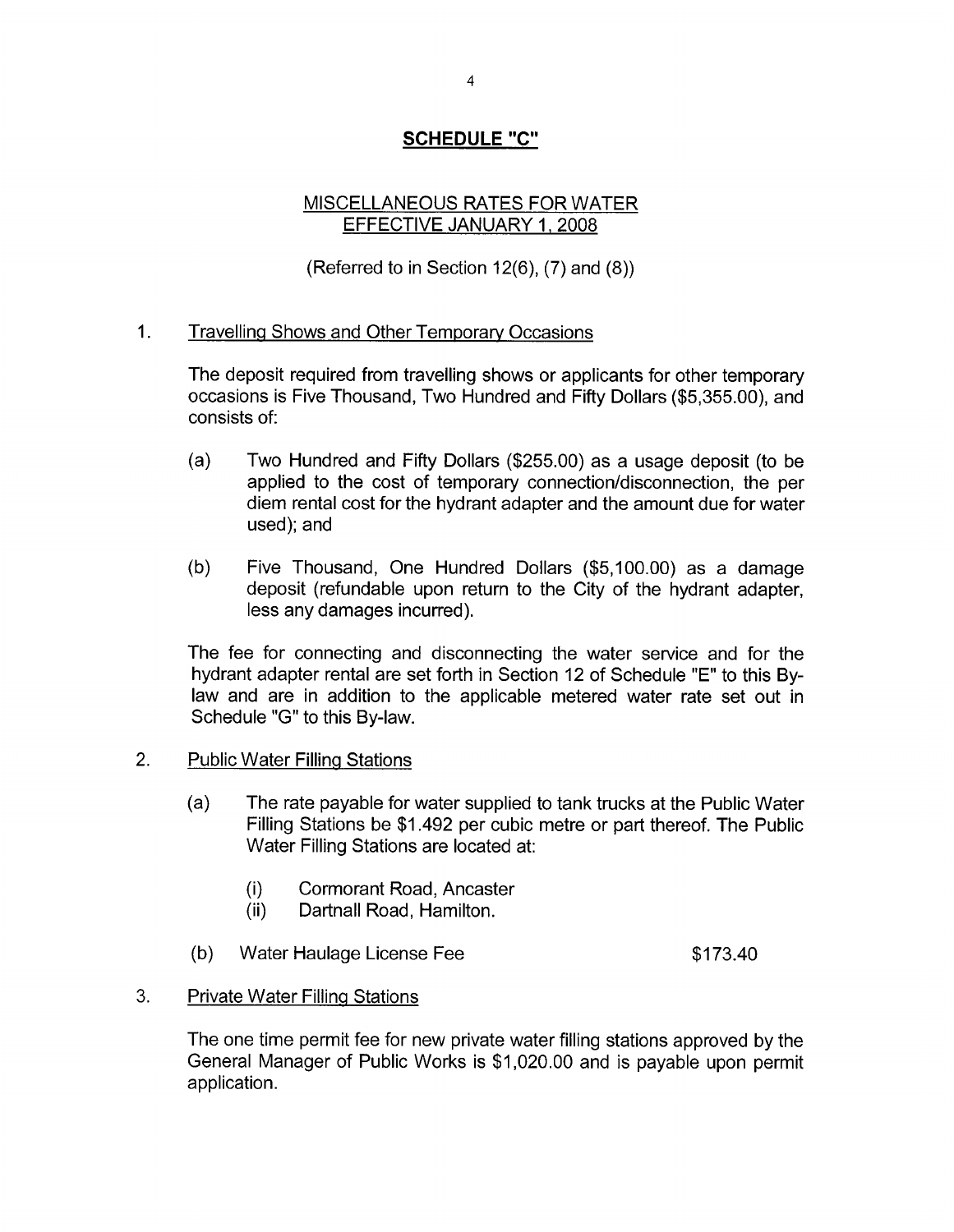The annual permit fee for both existing private water filling stations and new private water filling stations approved by the General Manager of Public Works is \$306.00 and is payable within one month of the notification by the City.

#### **4.** Areas Outside the Citv of Hamilton

The rate for water supplied to municipalities for the Owner or Occupant of any lands outside the City of Hamilton is the applicable meter rate set forth in Schedule "G" to this By-law, plus fifty per cent (50%) surcharge or such other surcharge as may be specifically defined in the agreement between the City and the municipality, Owner or Occupant of the lands outside the City of Hamilton.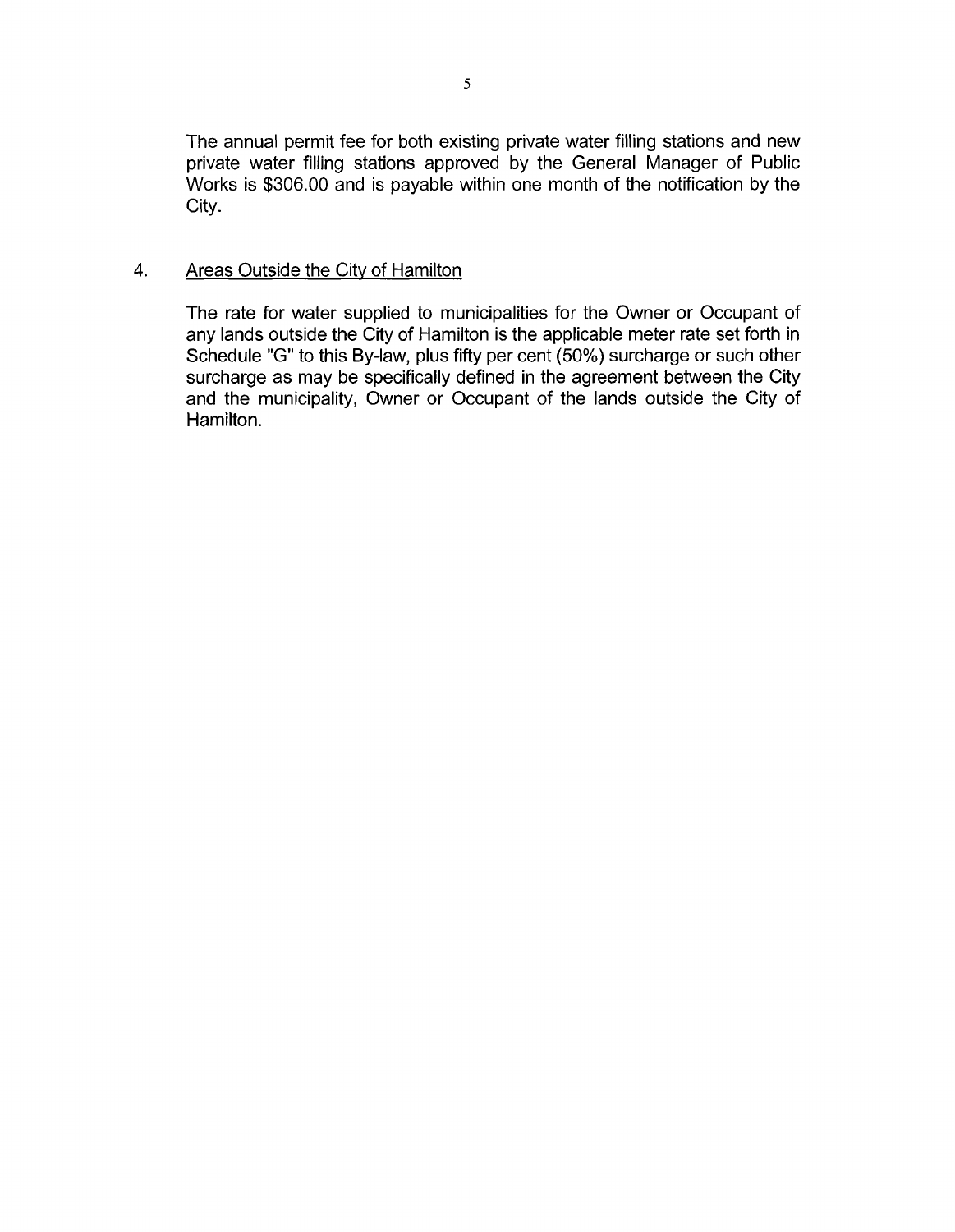#### **SCHEDULE "E"**

#### TABLE OF FEES FOR VARIOUS SERVICES EFFECTIVE JANUARY 1, 2008

1. (a) Water Service Permit Fees \$73.40

(b) Permit fees associated with the installation of water services, supply and installation of water meter and remote reading device, and superintending, as referred to in Section  $4(1)(b)$  of By-law R84-026, as amended:

| Size of Water Meter                      | Fee                   |
|------------------------------------------|-----------------------|
| 16 mm diameter                           | \$<br>326.40          |
| 20 mm diameter                           | \$<br>367.20          |
| 25 mm diameter                           | \$<br>596.70          |
| 38 mm diameter                           | \$<br>892.50          |
| 50 mm diameter                           | \$<br>1,071.00        |
| 50 mm diameter (turbine with strainer)   | \$<br>1,363.00        |
| 50 mm diameter (compound with strainer)  | 2,733.00<br>\$        |
| 100 mm diameter (turbine with strainer   | \$<br>2,580.60        |
| 100 mm diameter (compound with strainer) | \$<br>4,426.80        |
| 100 mm diameter (fire service compound)  | \$<br>4,500.00        |
| 150 mm diameter (turbine with strainer)  | \$<br>4,452.30        |
| 150 mm diameter (compound with strainer) | \$<br>8,746.50        |
| 150 mm diameter (fire service turbine)   | \$<br>4,946.00        |
| 150 mm diameter (fire service compound)  | \$<br>9,500.00        |
| 200 mm diameter (turbine with strainer)  | 6,410.70<br>\$        |
| 200 mm diameter (fire service turbine)   | \$<br>8,597.00        |
| 200 mm diameter (fire service compound)  | \$13,000.00           |
| 250 mm diameter (fire service compound)  | \$18,124.00           |
| Other sizes and types                    | Cost+ 33%<br>Overhead |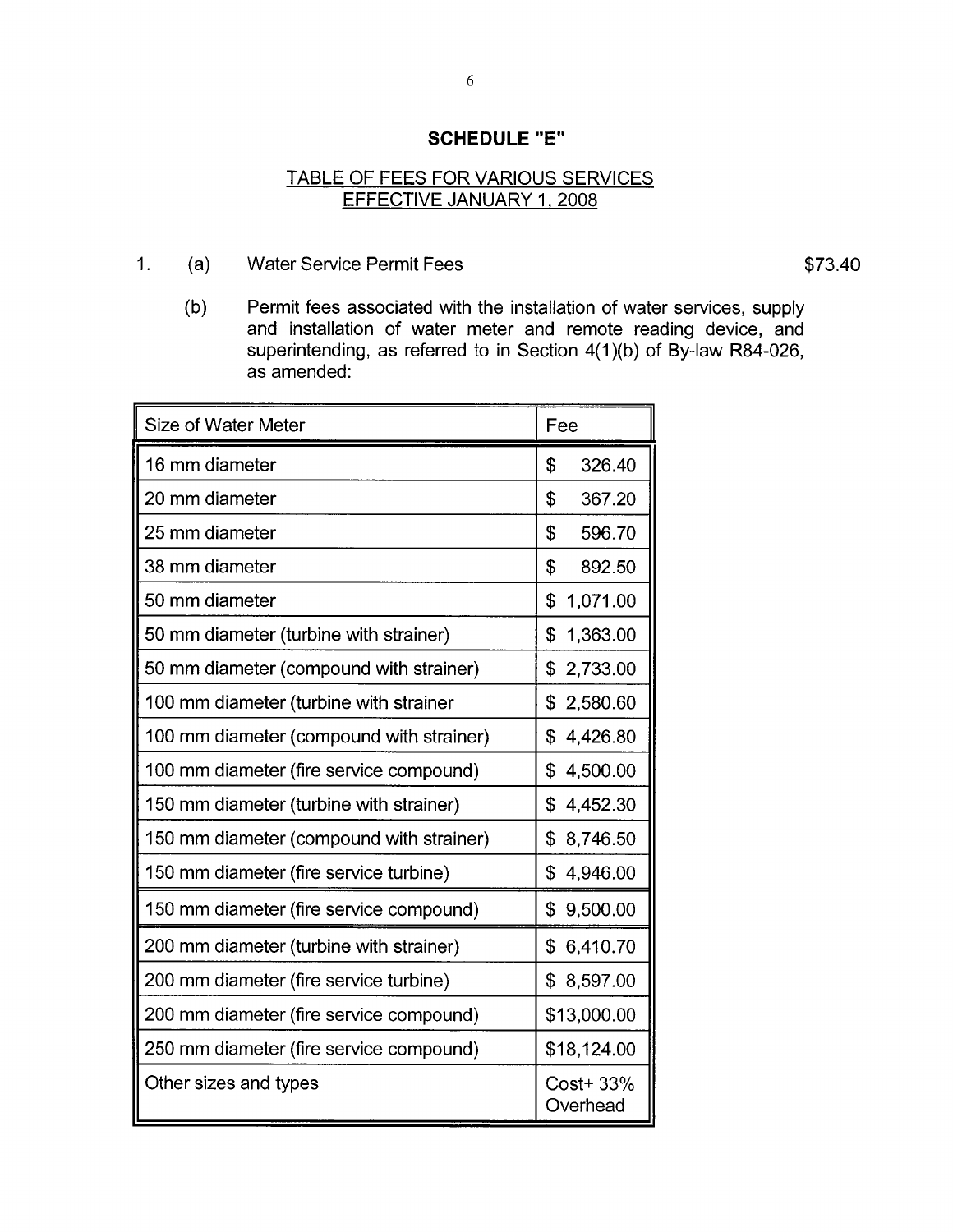| 2.  | <b>Water Meter Removal Fee</b>                                                                                                                                                                                                                                                                                                            | Cost + 33% Overhead           |
|-----|-------------------------------------------------------------------------------------------------------------------------------------------------------------------------------------------------------------------------------------------------------------------------------------------------------------------------------------------|-------------------------------|
| 3.  | For superintending the laying of a new water service<br>(a) Regular Inspection – Regular Hours<br>(b) Complex or Development Inspection. This fee is in addition to<br>the Regular Inspection Fee and is charged per service from the main<br>meter of the development to each unit being served.<br>(c) Regular Inspection - After Hours | \$63.20<br>\$63.20<br>\$94.90 |
| 4.  | Existing Water Service Replacement or Repair Fee (not including new water                                                                                                                                                                                                                                                                 |                               |
|     | meter, if required):**<br>(a) Service replacement of public portion from 0mm to<br>and including 20mm diameter plus inspection of private portion<br>(b) Inspection of service replacement of private portion from<br>0mm to and including 20mm                                                                                           | \$270.30<br>\$204.00          |
| 5.  | For turning water off                                                                                                                                                                                                                                                                                                                     | \$63.20                       |
| 6.  | For turning water on                                                                                                                                                                                                                                                                                                                      | \$63.20                       |
| 7.  | For turning water on & off during the same call                                                                                                                                                                                                                                                                                           | \$94.90                       |
| 8.  | For each Special Water Service to be connected as<br>referred to in Section 4(18) of this By-law                                                                                                                                                                                                                                          | \$2,365.00                    |
| 9.  | Discharge of Special Water Service Agreements                                                                                                                                                                                                                                                                                             | \$341.70                      |
| 10. | Processing of Special Water Service Agreements                                                                                                                                                                                                                                                                                            | \$515.10                      |
| 11. | Flow test for fire-fighting design purposes (hydrant flow test)                                                                                                                                                                                                                                                                           | \$91.80                       |
| 12. | For temporary connections and disconnections (hydrant adapter fees):***<br>Usage cost (metered water rate) plus connection/disconnection fee                                                                                                                                                                                              |                               |
|     | (a) Connection/Disconnection Fee - Regular Hours                                                                                                                                                                                                                                                                                          | \$178.50/visit                |
|     | (b) Connection/Disconnection Fee - After Hours                                                                                                                                                                                                                                                                                            | \$270.30/visit                |
|     | (c) Additional per diem charge for hydrant adapter rental                                                                                                                                                                                                                                                                                 | \$10.20/day                   |

 $\label{eq:2.1} \frac{1}{\sqrt{2}}\int_{\mathbb{R}^3}\frac{1}{\sqrt{2}}\left(\frac{1}{\sqrt{2}}\right)^2\frac{1}{\sqrt{2}}\left(\frac{1}{\sqrt{2}}\right)^2\frac{1}{\sqrt{2}}\left(\frac{1}{\sqrt{2}}\right)^2\frac{1}{\sqrt{2}}\left(\frac{1}{\sqrt{2}}\right)^2.$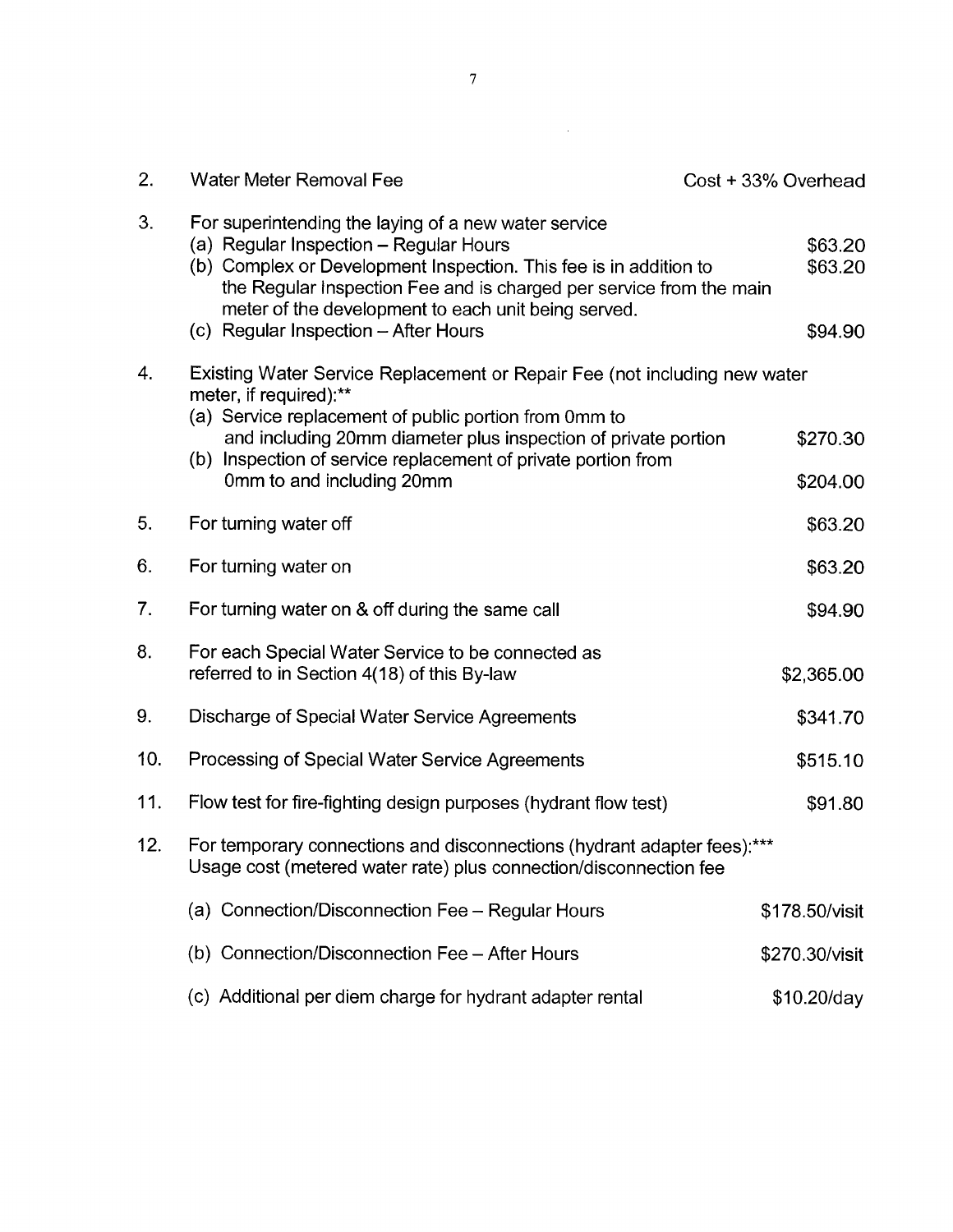| Size of Meter                              | Cost****                 |
|--------------------------------------------|--------------------------|
| 16 mm diameter                             | \$<br>116.50             |
| 20 mm diameter                             | \$<br>172.20             |
| 25 mm diameter                             | \$<br>213.50             |
| 38 mm diameter                             | \$<br>476.20             |
| 50 mm diameter                             | \$<br>635.50             |
| 50 mm diameter (turbine)                   | \$1,441.00               |
| 50 mm diameter (compound)                  | \$3,372.00               |
| 100 mm diameter (turbine)                  | \$<br>1,973.80           |
| 100 mm diameter (compound)                 | \$3,568.60               |
| 100 mm diameter (fire service<br>compound) | \$7,500.00               |
| 150 mm diameter (turbine)                  | \$3,631.70               |
| 150 mm diameter (compound)                 | \$7,400.80               |
| 150 mm diameter (fire service<br>turbine)  | 7,771.00                 |
| 150 mm diameter (fire service<br>compound) | \$12,000.40              |
| 200 mm diameter (turbine)                  | \$<br>5,368.60           |
| 200 mm diameter (fire service<br>turbine)  | \$10,490.00              |
| 200 mm diameter (fire service<br>compound) | \$16,500.50              |
| 250 mm diameter (fire service<br>compound) | \$23,312.00              |
| >250 mm diameter (all types)               | $cost + 33%$<br>overhead |

# 13. Replacement Cost for Lost or Broken Meter: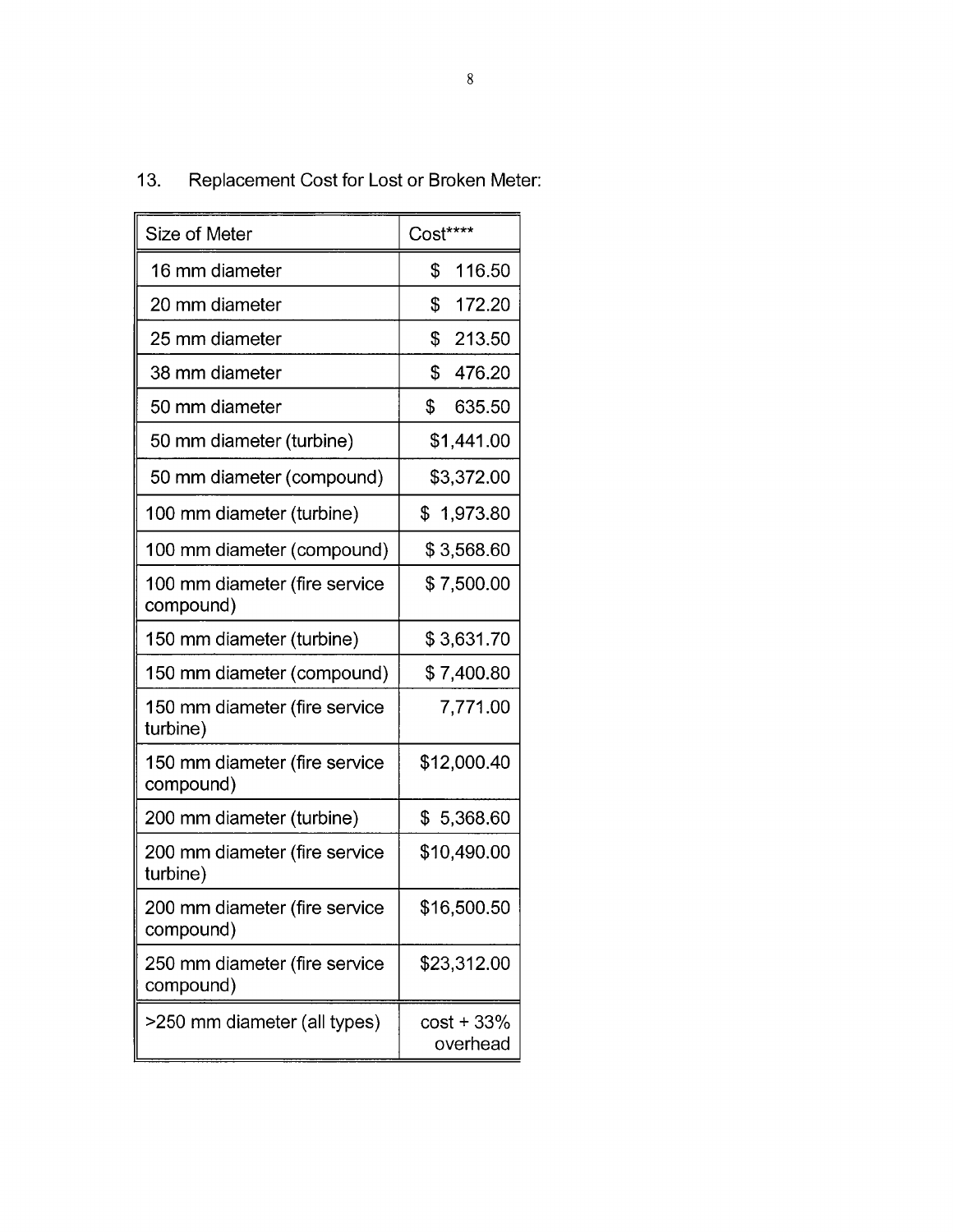14. Testing water meters, referred to in Section 9 of this By-law

| 16 mm to 25 mm diameter                     | \$96.90                  |
|---------------------------------------------|--------------------------|
| 38 mm to 50 mm diameter                     | \$147.90                 |
| 100 mm plus diameter                        | \$336.60                 |
| In situ testing of water meters (all sizes) | $Cost + 33%$<br>overhead |

| 15. | For service calls other than previously specified:<br>(a) Service Call – Regular Hours<br>(b) Service Call - After Hours                                                                                                                                  | \$63.20<br>\$96.90                                             |
|-----|-----------------------------------------------------------------------------------------------------------------------------------------------------------------------------------------------------------------------------------------------------------|----------------------------------------------------------------|
| 16. | Meter Open By-pass                                                                                                                                                                                                                                        | \$336.60                                                       |
| 17. | <b>Repair or Replace City Property</b><br>(Labour Materials and Equipment Costs)                                                                                                                                                                          | cost plus 33%<br>overhead                                      |
| 18. | Watermain Valve Shut Down and Recharge                                                                                                                                                                                                                    | cost plus 33%<br>overhead                                      |
| 19. | <b>General Administration Fees</b><br>Extra or lost card replacement for water filling stations<br><b>Account Review</b><br>General Request (per hour)<br><b>NSF Cheque</b><br><b>Permit Cancellation Administration Fee</b><br><b>Permit Renewal Fee</b> | \$40.80<br>\$89.80<br>\$45.90<br>\$28.00<br>\$25.00<br>\$35.00 |

## **Notes to Schedule "E":**

- \* \* A service charge applies for each refund issued.<br>\*\* Additional foce will apply for service size unared
- Additional fees will apply for service size upgrades based on size and length
- This service requires a \$5,355.00 deposit (\$255.00 usage deposit and \$5,100.00 damage deposit) \*\*\*
- Plus PST and GST \*\*\*\*

"Regular Hours" means  $7$  a.m.  $-3$  p.m. inclusive, Monday to Friday.

"After Hours" means outside Regular Hours Monday to Friday, a Saturday, Sunday, public holiday or other day on which banks in Ontario are authorized or required by law to be closed.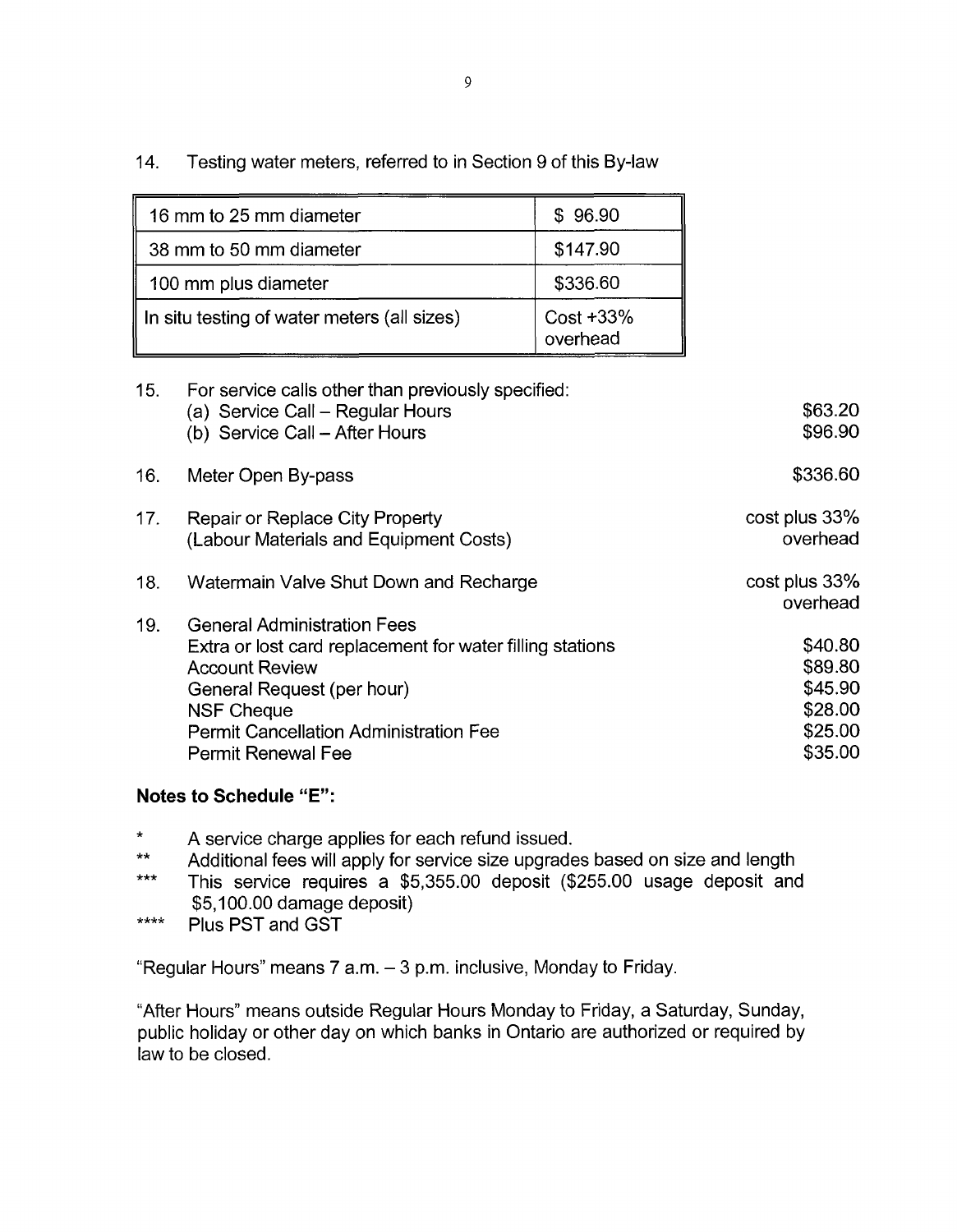## **SCHEDULE** *"G"*

## TABLE OF METERED WATER RATES

## EFFECTIVE JANUARY 1, 2008

## (Referred to in Section 12(2), (3) & (4) & 13(2))

#### A) Minimum Charqe

The minimum charge per billing period for the use of the specified volume of water is as follows:

| <b>Residential</b><br><b>Meter Size</b> | <b>Approved</b><br><b>Bi-Monthly Rate</b> | <b>Minimum</b><br>Volume/<br><b>Bi-Monthly</b> | <b>Approved</b><br><b>Monthly Rate</b> | <b>Minimum</b><br><b>Volume/Month</b> |
|-----------------------------------------|-------------------------------------------|------------------------------------------------|----------------------------------------|---------------------------------------|
| 15 mm to 20                             |                                           |                                                |                                        |                                       |
| mm                                      | \$14.26                                   | $10 \text{ m}^3$                               | \$7.13                                 | 5 m <sup>3</sup>                      |
| <b>Commercial Meter Size</b>            |                                           |                                                |                                        |                                       |
| 16 mm                                   | \$14.26                                   | $\frac{10}{\text{m}^3}$                        | \$7.13                                 | 5 m <sup>3</sup>                      |
| 20 mm                                   | \$14.26                                   | $10 \text{ m}^3$                               | \$7.13                                 | 5 m <sup>3</sup>                      |
| 25 mm                                   | \$75.42                                   | $30 \text{ m}^3$                               | \$37.71                                | $15 \text{ m}^3$                      |
| 38 mm                                   | \$83.78                                   | $30 \text{ m}^3$                               | \$41.89                                | 15 m <sup>3</sup>                     |
| 50 mm                                   | \$99.64                                   | $30 \text{ m}^3$                               | \$49.82                                | 15 m <sup>3</sup>                     |
| 75 mm                                   | \$172.62                                  | $30 \text{ m}^3$                               | \$86.31                                | 15 m <sup>3</sup>                     |
| 100 mm                                  | \$221.12                                  | $30 \text{ m}^3$                               | \$110.56                               | 15 m <sup>3</sup>                     |
| 150 mm                                  | \$391.26                                  | $30 \text{ m}^3$                               | \$195.63                               | $15 \text{ m}^3$                      |
| 200 mm                                  | \$675.58                                  | $30 \text{ m}^3$                               | \$337.79                               | 15 m <sup>3</sup>                     |
| 250 mm                                  | \$1,040.04                                | $30 \text{ m}^3$                               | \$520.02                               | $15 \text{ m}^3$                      |
| <b>Haldimand Meter Size</b>             |                                           |                                                |                                        |                                       |
| 100 mm                                  | \$331.66                                  | $30 \text{ m}^3$                               | \$165.83                               | 15 $m3$                               |
| 150 mm                                  | \$586.90                                  | $30 \text{ m}^3$                               | \$293.45                               | 15 m <sup>3</sup>                     |
| 200 mm                                  | \$1,013.34                                | $30 \text{ m}^3$                               | \$506.67                               | 15 $m3$                               |